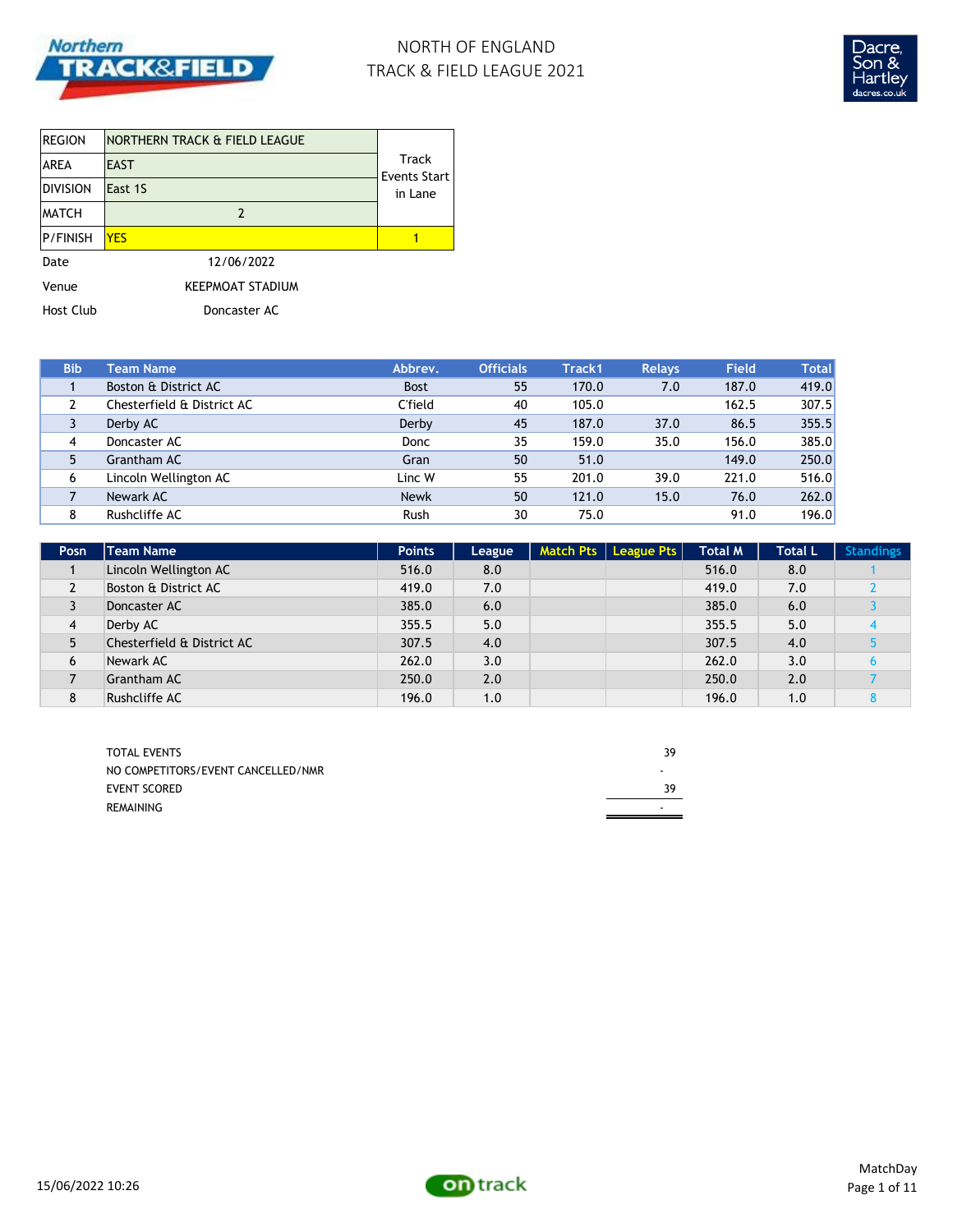



### **East 1S KEEPMOAT STADIUM**

| 100m Men A |   |                       | Wind        | 100m Men B |      |    | Wind                    |             |            |
|------------|---|-----------------------|-------------|------------|------|----|-------------------------|-------------|------------|
| Posn       |   | No. Athlete           | Club        | Perf       | Posn |    | No. Athlete             | Club        | Perf       |
|            | 6 | David ZOLDOWICZ       | Linc W      | 11.10      |      | 33 | Max BISHOP (U20)        | Derby       | 11.10      |
|            |   | Nathan GAVAGHAN (U20) | C'field     | 11.20      | 2    | 22 | Ben FOGDEN (U20)        | C'field     | 11.20      |
|            |   | Luke SCHOEMAN         | Derby       | 11.30      | 3.   | 77 | <b>Geoffrey GREGORY</b> | Newk        | 13.60      |
| 4          | 4 | Jamie BROUGH          | Donc        | 11.80      | 4    | 11 | Oliver LAMMIMAN         | <b>Bost</b> | 13.80      |
| 5          |   | Mckye BIRD (U17)      | <b>Bost</b> | 12.10      | 5.   | 44 | Adam JONES (U17)        | <b>Donc</b> | 13.90      |
| 6          | 8 | James SCOTT           | Rush        | 12.20      | 6    | 88 | Aiden WOOTTON (U20)     | Rush        | 14.10      |
|            |   | Tom COVERLEY (U17)    | <b>Newk</b> | 12.40      |      |    | 66 William JAGGER (U20) | Linc W      | <b>DNF</b> |

**200m Men A** Wind **200m Men B** Wind

|    |                | osn No. Athlete       | Club        | Perf  |    | Posn No. Athlete        | Club        | F           |
|----|----------------|-----------------------|-------------|-------|----|-------------------------|-------------|-------------|
| 1. | 6              | David ZOLDOWICZ       | Linc W      | 11.10 |    | 33 Max BISHOP (U20)     | Derby       | $1^{\circ}$ |
| 2. | 2              | Nathan GAVAGHAN (U20) | C'field     | 11.20 | 2  | 22 Ben FOGDEN (U20)     | C'field     | $1^{\circ}$ |
| 3  | 3              | Luke SCHOEMAN         | Derby       | 11.30 | 3. | 77 Geoffrey GREGORY     | Newk        | 13          |
| 4  | $\overline{4}$ | Jamie BROUGH          | <b>Donc</b> | 11.80 | 4  | 11 Oliver LAMMIMAN      | <b>Bost</b> | 13          |
| 5. |                | Mckye BIRD (U17)      | <b>Bost</b> | 12.10 | 5  | 44 Adam JONES (U17)     | <b>Donc</b> | 13          |
| 6  | 8              | James SCOTT           | Rush        | 12.20 | 6  | 88 Aiden WOOTTON (U20)  | <b>Rush</b> | 14          |
|    |                | Tom COVERLEY (U17)    | <b>Newk</b> | 12.40 |    | 66 William JAGGER (U20) | Linc W      | С           |
| 8  |                |                       |             |       | 8  |                         |             |             |

**Match 2 12/06/2022**

|    | 00m Men A |                    | Wind        |       | 200m Men B |    |                     | Wind        |       |
|----|-----------|--------------------|-------------|-------|------------|----|---------------------|-------------|-------|
|    |           | osn No. Athlete    | Club        | Perf  | Posn       |    | No. Athlete         | Club        | Perf  |
| 1  | 2         | Ben FOGDEN (U20)   | C'field     | 22.50 |            |    | 33 Max BISHOP (U20) | Derby       | 22.60 |
| 2  | 3         | <b>Tye PARKER</b>  | Derby       | 23.10 | 2          |    | 66 Ryan SNELL       | Linc W      | 23.20 |
| 3  | 6         | David ZOLDOWICZ    | Linc W      | 23.20 | 3.         | 77 | Adam TAYLOR (U17)   | Newk        | 25.30 |
| 4  | 4         | James SIMMS        | <b>Donc</b> | 24.50 | 4          | 11 | Aidan MCCLURE       | <b>Bost</b> | 27.90 |
| 5. |           | Tom COVERLEY (U17) | Newk        | 24.80 | 5.         | 88 | Aiden WOOTTON (U20) | <b>Rush</b> | 28.90 |
| 6  |           | Mckye BIRD (U17)   | <b>Bost</b> | 25.10 | 6          | 44 | Matthew WHITEHEAD   | Donc        | 29.70 |
| 7  | 8         | James SCOTT        | Rush        | 25.40 | 7          |    |                     |             |       |
| 8  |           |                    |             |       | 8          |    |                     |             |       |

| 400m Men A |                |                       |             |       | 400m Men B    |    |                          |        |       |  |  |
|------------|----------------|-----------------------|-------------|-------|---------------|----|--------------------------|--------|-------|--|--|
| Posn       |                | No. Athlete           | Club        | Perf  | Posn          |    | No. Athlete              | Club   | Perf  |  |  |
|            |                | 6 Cameron WEST (U17)  | Linc W      | 54.30 |               |    | 33 Luke SCHOEMAN         | Derby  | 53.50 |  |  |
| 2.1        | 3              | Levi HEATH (U17)      | Derby       | 55.10 | $\mathcal{L}$ |    | 44 James SIMMS           | Donc   | 55.00 |  |  |
| 2.2        | $\overline{4}$ | Connor James ANDERSON | Donc        | 55.10 | 3             |    | 66 Harry COBB (U20)      | Linc W | 56.30 |  |  |
| 4          | 5.             | Harry DENTON (U20)    | Gran        | 55.60 | 4             | 88 | James SCOTT              | Rush   | 60.10 |  |  |
| 5.         |                | Thomas MARRIOTT (U20) | C'field     | 56.00 | 5.            | 77 | <b>Christopher ELMER</b> | Newk   | 62.50 |  |  |
| 6          | 8              | Adam BAYLEY (U20)     | <b>Rush</b> | 57.60 | 6             |    | 11 Luke SAUNDERS (U20)   | Bost   | 65.10 |  |  |
|            |                | Joseph MONK (U17)     | Newk        | 59.10 | 7             |    |                          |        |       |  |  |
| 8          |                | Mckye BIRD (U17)      | <b>Bost</b> | 60.00 | 8             |    |                          |        |       |  |  |
|            |                |                       |             |       |               |    |                          |        |       |  |  |

|      |             |                     | 400m Men B |                        |             |       |
|------|-------------|---------------------|------------|------------------------|-------------|-------|
|      | Club        | Perf                |            | Posn No. Athlete       | Club        | Perf  |
|      | Linc W      | 54.30               | 1          | 33 Luke SCHOEMAN       | Derby       | 53.50 |
|      | Derby       | 55.10               | 2          | 44 James SIMMS         | Donc        | 55.00 |
| SON  | Donc        | 55.10               | 3          | 66 Harry COBB (U20)    | Linc W      | 56.30 |
|      | Gran        | 55.60               | 4          | 88 James SCOTT         | <b>Rush</b> | 60.10 |
| J20) | C'field     | 56.00               | 5          | 77 Christopher ELMER   | Newk        | 62.50 |
|      | <b>Rush</b> | 57.60               | 6          | 11 Luke SAUNDERS (U20) | <b>Bost</b> | 65.10 |
|      | <b>Newk</b> | 59.10               | 7          |                        |             |       |
|      | $D = -1$    | $\epsilon$ $\alpha$ | $\circ$    |                        |             |       |

|      | 800m Men A |                        |             |          |      |    | 800m Men B                |             |          |  |  |  |  |
|------|------------|------------------------|-------------|----------|------|----|---------------------------|-------------|----------|--|--|--|--|
| Posn |            | No. Athlete            | Club        | Perf     | Posn |    | No. Athlete               | Club        | Perf     |  |  |  |  |
|      | 4          | Henry CULLEN (U20)     | Donc        | 01:59.90 |      |    | 44 Connor James ANDERSON  | Donc        | 02:03.70 |  |  |  |  |
| 2    | 6          | Cameron WEST (U17)     | Linc W      | 02:01.60 | 2    |    | 66 Thomas CARPENTER (U17) | Linc W      | 02:07.60 |  |  |  |  |
| 3    | 33         | Holden OUTHWAITE (U20) | Derby       | 02:03.00 | 3    | 77 | <b>Christopher ELMER</b>  | <b>Newk</b> | 02:12.30 |  |  |  |  |
| 4    | 5          | Harry DENTON (U20)     | Gran        | 02:08.00 | 4    | 3  | Ben STEVENSON (U20)       | Derby       | 02:17.90 |  |  |  |  |
| 5.   | 8          | Adam BAYLEY (U20)      | <b>Rush</b> | 02:10.80 | 5.   | 11 | Luke SAUNDERS (U20)       | <b>Bost</b> | 02:32.80 |  |  |  |  |
| 6    |            | Joseph MONK (U17)      | <b>Newk</b> | 02:13.90 | 6    | 88 | Colin WOOTTON             | Rush        | 03:03.30 |  |  |  |  |
|      |            | Oliver LAMMIMAN        | Bost        | 02:36.30 | 7    |    |                           |             |          |  |  |  |  |
| 8    |            |                        |             |          | 8    |    |                           |             |          |  |  |  |  |

| osn |    | No. Athlete               | Club        | Perf     |
|-----|----|---------------------------|-------------|----------|
| 1   |    | 44 Connor James ANDERSON  | Donc        | 02:03.70 |
| 2   |    | 66 Thomas CARPENTER (U17) | Linc W      | 02:07.60 |
| 3   |    | 77 Christopher ELMER      | <b>Newk</b> | 02:12.30 |
| 4   | 3  | Ben STEVENSON (U20)       | Derby       | 02:17.90 |
| 5.  |    | 11 Luke SAUNDERS (U20)    | <b>Bost</b> | 02:32.80 |
| 6   | 88 | Colin WOOTTON             | Rush        | 03:03.30 |
| 7   |    |                           |             |          |

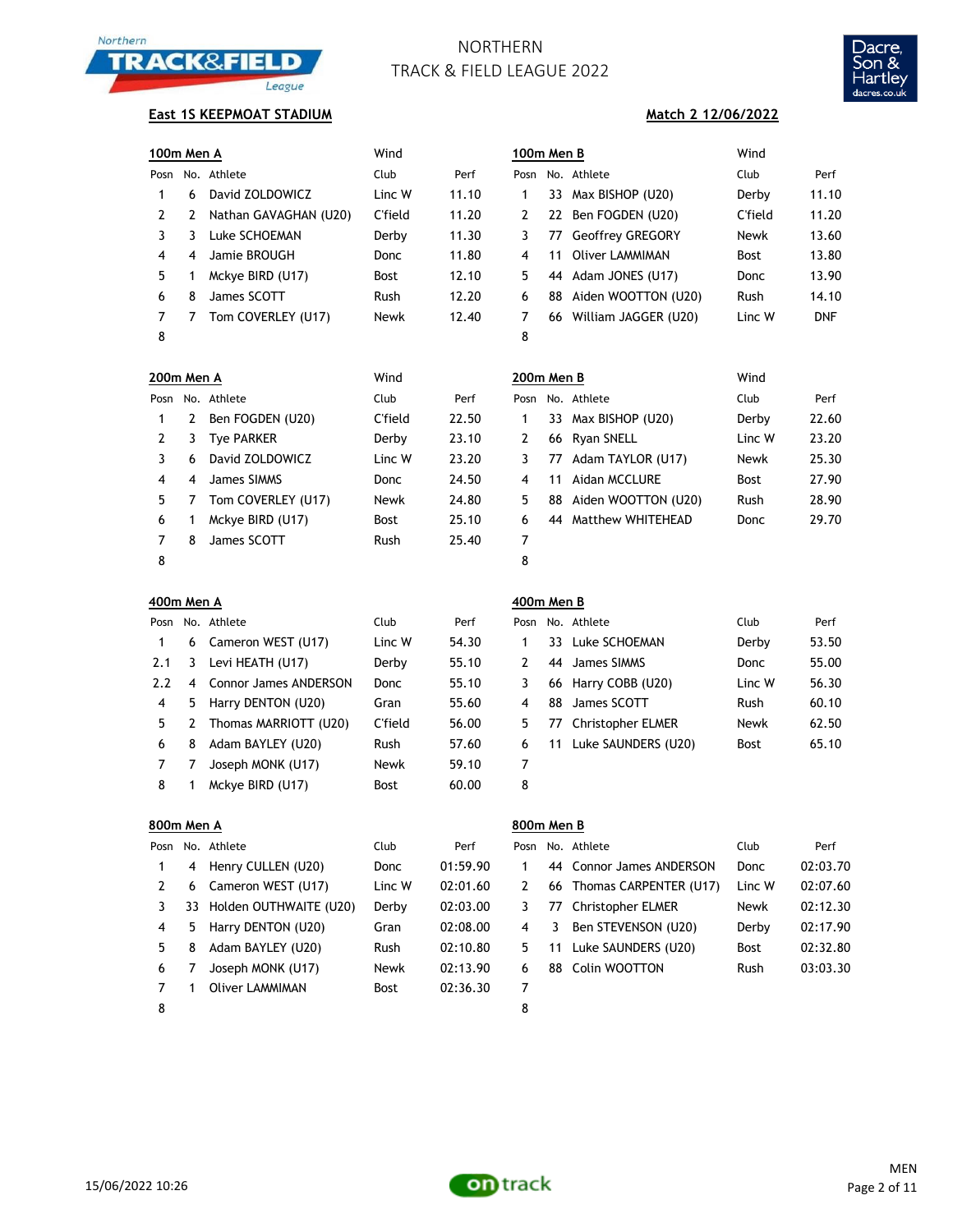



# **East 1S KEEPMOAT STADIUM Match 2 12/06/2022**

|                    | 1500m Men A    |                        |         |          |             | 1500m Men B |                          |        |          |  |  |
|--------------------|----------------|------------------------|---------|----------|-------------|-------------|--------------------------|--------|----------|--|--|
|                    |                | Posn No. Athlete       | Club    | Perf     | Posn        |             | No. Athlete              | Club   | Perf     |  |  |
| $\mathbf{1}$       | $\overline{7}$ | <b>Edward BUCK</b>     | Newk    | 04:11.60 | 1           |             | 77 Conor PACEY           | Newk   | 04:18.40 |  |  |
| 2                  | 4              | Alex MOSELEY (U20)     | Donc    | 04:16.30 | 2           | 66          | Jamie SWINDALE (U20)     | Linc W | 04:24.70 |  |  |
| 3                  | 5              | George HATTON          | Gran    | 04:19.00 | 3           |             | 44 Edward PHILLIPS (U20) | Donc   | 04:31.90 |  |  |
| 4                  | 6              | Henry SAMKIN (U17)     | Linc W  | 04:21.70 | 4           | 33          | Jacob GARJI              | Derby  | 04:53.10 |  |  |
| 5                  | 3              | James MEADER           | Derby   | 04:34.60 | 5           | 11          | Luke SAUNDERS (U20)      | Bost   | 06:09.40 |  |  |
| 6                  | 1              | Owen MSIMANGO          | Bost    | 05:47.90 | 6           |             |                          |        |          |  |  |
| 7                  |                |                        |         |          | 7           |             |                          |        |          |  |  |
| 8                  |                |                        |         |          | 8           |             |                          |        |          |  |  |
| <b>5000m Men A</b> |                |                        |         |          | 5000m Men B |             |                          |        |          |  |  |
| Posn               |                | No. Athlete            | Club    | Perf     | Posn        |             | No. Athlete              | Club   | Perf     |  |  |
| $\mathbf{1}$       | 6              | Jacob PARKINSON        | Linc W  | 15:26.10 | 1           | 77          | David ROBINSON           | Newk   | 17:52.60 |  |  |
| 2                  | 7              | <b>Oliver CRAMPTON</b> | Newk    | 17:05.60 | 2           | 33          | Holden OUTHWAITE (U20)   | Derby  | 18:06.80 |  |  |
| 3                  | 4              | Peter BADGER           | Donc    | 17:18.70 | 3           | 66          | Ross BUTCHER (U20)       | Linc W | 18:28.20 |  |  |
| 4                  | 3              | David GARJI            | Derby   | 17:58.80 | 4           | 44          | Andrew FORSYTH           | Donc   | 20:19.50 |  |  |
| 5                  | 1              | <b>Oliver LAMMIMAN</b> | Bost    | 19:03.70 | 5           | 11          | Owen MSIMANGO            | Bost   | 23:49.30 |  |  |
| 6                  | 2              | Ian MONAGHAN           | C'field | 19:26.00 | 6           |             |                          |        |          |  |  |
| $\overline{7}$     |                |                        |         |          | 7           |             |                          |        |          |  |  |
| 8                  |                |                        |         |          | 8           |             |                          |        |          |  |  |
|                    |                | 3000m S/Chase Men A    |         |          |             |             | 3000m S/Chase Men B      |        |          |  |  |
|                    |                | Posn No. Athlete       | Club    | Perf     | Posn        |             | No. Athlete              | Club   | Perf     |  |  |
| 1                  | 5              | George HATTON          | Gran    | 10:05.70 | 1           | 33          | David GARJI              | Derby  | 12:00.50 |  |  |
| 2                  | 7              | <b>Jack ROBINSON</b>   | Newk    | 11:19.10 | 2           | 77          | <b>Adrian DIX</b>        | Newk   | 12:15.60 |  |  |
| 3                  | 4              | <b>Joe WARREN</b>      | Donc    | 11:25.90 | 3           | 11          | Aidan MCCLURE            | Bost   | 13:26.80 |  |  |
| 4                  | 3              | <b>Martin KERR</b>     | Derby   | 11:41.70 | 4           |             |                          |        |          |  |  |
| 5                  | 1              | <b>Oliver LAMMIMAN</b> | Bost    | 12:03.80 | 5           |             |                          |        |          |  |  |
| 6                  |                |                        |         |          | 6           |             |                          |        |          |  |  |
| 7                  |                |                        |         |          | 7           |             |                          |        |          |  |  |
| 8                  |                |                        |         |          | 8           |             |                          |        |          |  |  |
|                    |                | 400m Hurdles Men A     |         |          |             |             | 400m Hurdles Men B       |        |          |  |  |
|                    |                | Posn No. Athlete       | Club    | Perf     | Posn        |             | No. Athlete              | Club   | Perf     |  |  |
| $\mathbf{1}$       | 6              | Lewis PENNA-KINCELL    | Linc W  | 60.90    | 1           |             | 11 Oliver LAMMIMAN       | Bost   | 84.60    |  |  |
| 2                  | 8              | James SCOTT            | Rush    | 67.60    | 2           |             |                          |        |          |  |  |
| 3                  | 1              | Aidan MCCLURE          | Bost    | 81.00    | 3           |             |                          |        |          |  |  |
| 4                  |                |                        |         |          | 4           |             |                          |        |          |  |  |
| 5                  |                |                        |         |          | 5           |             |                          |        |          |  |  |
| 6                  |                |                        |         |          | 6           |             |                          |        |          |  |  |
| 7                  |                |                        |         |          | 7           |             |                          |        |          |  |  |
| 8                  |                |                        |         |          | 8           |             |                          |        |          |  |  |

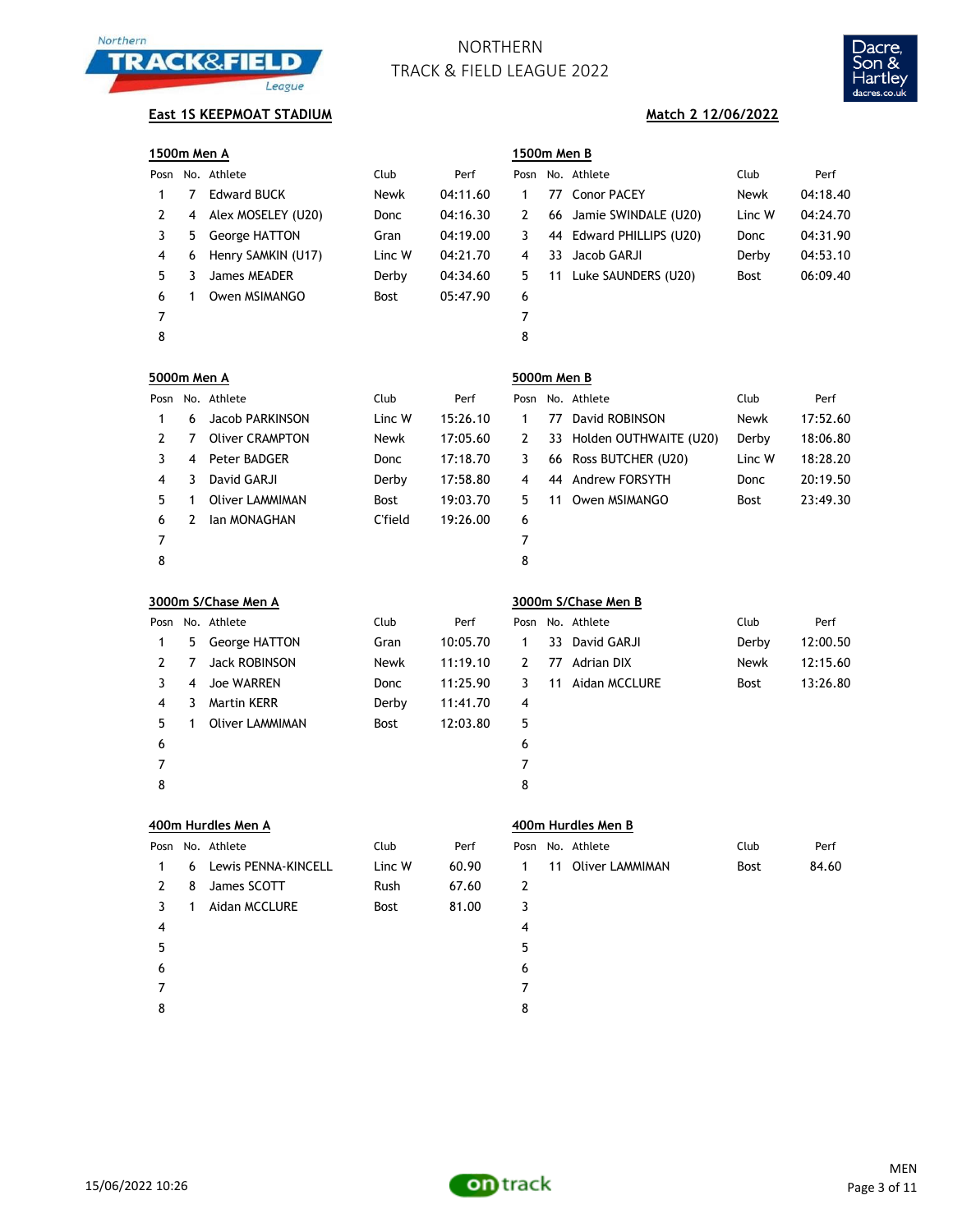



## **East 1S KEEPMOAT STADIUM Match 2 12/06/2022**

|   |    | 110m Hurdles Men A         | Wind           |                   |              |   | 110m Hurdles Men B                 | Wind           |       |
|---|----|----------------------------|----------------|-------------------|--------------|---|------------------------------------|----------------|-------|
|   |    | Posn No. Athlete           | Club           | Perf              |              |   | Posn No. Athlete                   | Club           | Perf  |
| 1 | 2  | <b>Oliver DAKIN</b>        | <b>C'field</b> | 15.60             | 1            | 8 | Martin FINDLAY                     | Rush           | 23.70 |
| 2 | 4  | Nathan LANGLEY             | Donc           | 16.60             | 2            |   |                                    |                |       |
| 3 | 88 | James SCOTT                | Rush           | 21.00             | 3            |   |                                    |                |       |
| 4 | 1  | <b>Olli TIANINEN</b>       | Bost           | 22.00             | 4            |   |                                    |                |       |
| 5 |    |                            |                |                   | 5            |   |                                    |                |       |
| 6 |    |                            |                |                   | 6            |   |                                    |                |       |
| 7 |    |                            |                |                   | 7            |   |                                    |                |       |
| 8 |    |                            |                |                   | 8            |   |                                    |                |       |
|   |    | 100m N/S Men A             | Wind           |                   |              |   | 100m N/S Men B                     | Wind           |       |
|   |    | Posn No. Athlete           | Club           | Perf              |              |   | Posn No. Athlete                   | Club           | Perf  |
| 1 | 34 | Ryan Snell                 | Linc W         | 11.40             | 1            |   |                                    |                |       |
| 2 | 40 | Tye Parker                 | Derby          | 11.70             | 2            |   |                                    |                |       |
| 3 | 36 | Callum Winchester - Wright | Linc W         | 11.70             | 3            |   |                                    |                |       |
| 4 | 35 | <b>Stuart Bagley</b>       | Linc W         | 12.10             | 4            |   |                                    |                |       |
| 5 | 41 | <b>Thomas Marriott</b>     | C'field        | 12.60             | 5            |   |                                    |                |       |
| 6 |    |                            |                |                   | 6            |   |                                    |                |       |
| 7 |    |                            |                |                   | 7            |   |                                    |                |       |
| 8 |    |                            |                |                   | 8            |   |                                    |                |       |
|   |    | <u>Long Jump Men A</u>     |                |                   |              |   | Long Jump Men B                    |                |       |
|   |    | Posn Bib Athlete           | Club           | Perf              |              |   | Posn Bib Athlete                   | Club           | Perf  |
| 1 | 6  | David ZOLDOWICZ            | Linc W         | 6.43              | $\mathbf{1}$ | 4 | Rhys JACKSON                       | Donc           | 6.03  |
| 2 | 44 | Nathan LANGLEY             | Donc           | 6.04              | 2            |   | 66 Callum WINCHESTER-WRIGHT Linc W |                | 5.76  |
| 3 | 33 | Kacper KUKLA (U20)         | Derby          | 6.01              | 3            | 3 | Samuel COULSON (U17)               | Derby          | 5.43  |
| 4 | 2  | Mark BEER                  | <b>C'field</b> | 5.83              | 4            |   | 22 Daniel BURDETT                  | <b>C'field</b> | 4.65  |
| 5 | 7  | Tom COVERLEY (U17)         | Newk           | 5.20              | 5            |   | 11 Luke SAUNDERS (U20)             | Bost           | 4.54  |
| 6 | 1  | <b>Olli TIANINEN</b>       | Bost           | 5.19              | 6            | 8 | Aiden WOOTTON (U20)                | Rush           | 3.94  |
| 7 | 5  | Christopher BAINBRIDGE     | Gran           | 4.61              | 7            |   |                                    |                |       |
| 8 | 88 | Finlay HOOD                | Rush           | 4.37              | 8            |   |                                    |                |       |
|   |    | <u>High Jump Men A</u>     |                |                   |              |   | <b>High Jump Men B</b>             |                |       |
|   |    | Posn Bib Athlete           | Club           | Perf              |              |   | Posn Bib Athlete                   | Club           | Perf  |
| 1 | 2  | Mark BEER                  | C'field        | 1.78              | 1            |   | 22 Henry KNIGHTON                  | <b>C'field</b> | 1.75  |
| 2 | 1  | Aidan MCCLURE              | Bost           | 1.65              | 2            |   | 66 Alexander BALFE                 | Linc W         | 1.45  |
| 3 | 6  | <b>Stuart BAGLEY</b>       | Linc W         | 1.65              |              |   |                                    |                |       |
| 4 | 4  | Josh BOYER (U17)           | Donc           | 1.65              |              |   |                                    |                |       |
| 5 | 3  | Samuel COULSON (U17)       | Derby          | 1.45              |              |   |                                    |                |       |
| L |    | 5 Christopher RAINRRIDGE   | $C_{r2n}$      | $1 \overline{40}$ |              |   |                                    |                |       |

 5 Christopher BAINBRIDGE Gran 1.40 7 77 Timothy BAGGULEY Newk 1.40

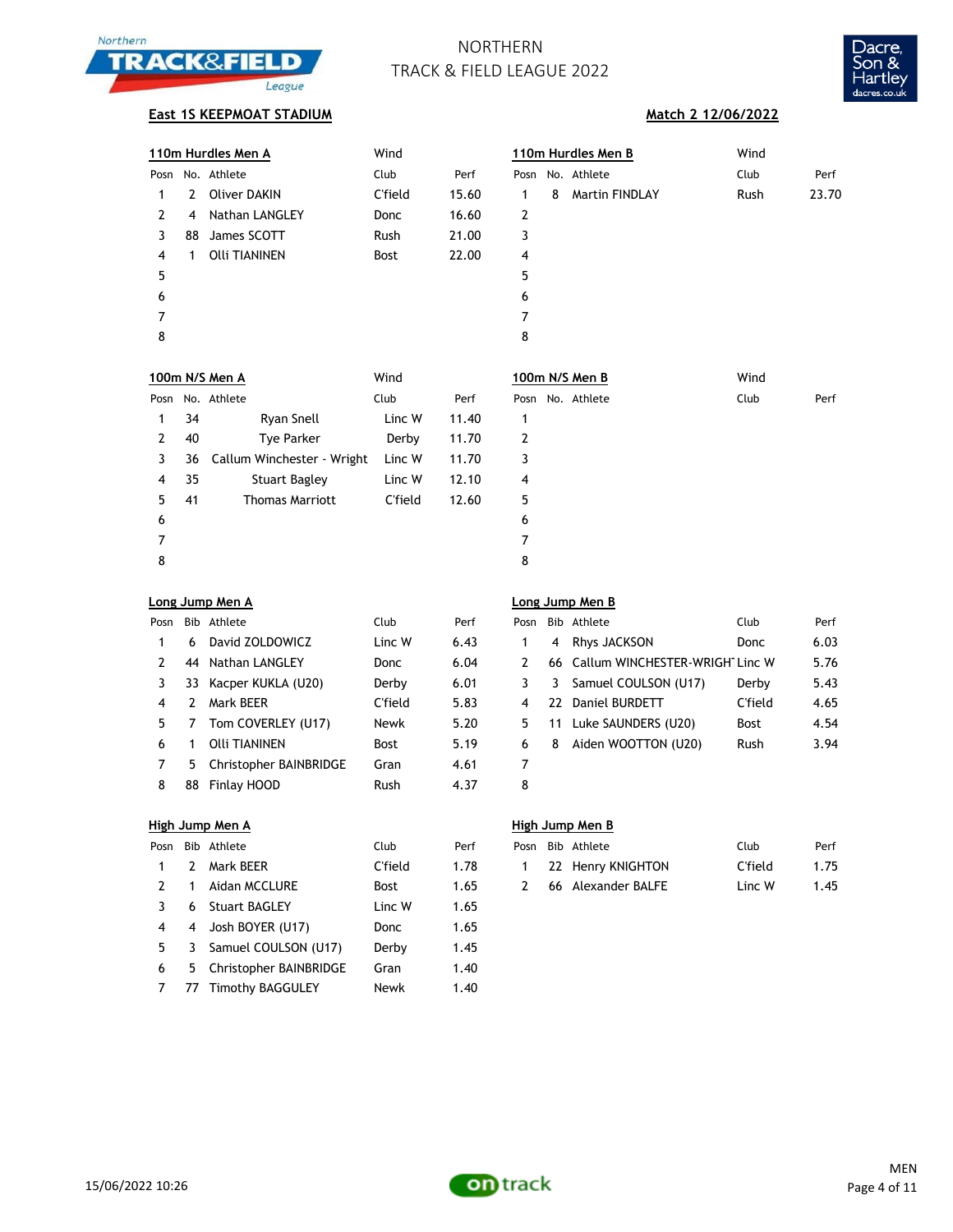



## **East 1S KEEPMOAT STADIUM Match 2 12/06/2022**

| Triple Jump Men A | Triple Jump Men B |  |  |
|-------------------|-------------------|--|--|
|                   |                   |  |  |

|   |                         | Club                                                                                  | Perf                            | Pos            |
|---|-------------------------|---------------------------------------------------------------------------------------|---------------------------------|----------------|
|   |                         |                                                                                       | 12.36                           | $\mathbf 1$    |
|   |                         | Rush                                                                                  | 10.27                           | $\overline{2}$ |
|   |                         | C'field                                                                               | 10.09                           | 3              |
| 1 | Olli TIANINEN           | <b>Bost</b>                                                                           | 10.05                           | 4              |
| 7 | <b>Geoffrey GREGORY</b> | Newk                                                                                  | 10.05                           | 5              |
|   |                         | Donc                                                                                  | 8.68                            | 6              |
|   |                         |                                                                                       |                                 | 7              |
|   |                         |                                                                                       |                                 | 8              |
|   |                         | Bib Athlete<br>6.<br>88 Adam BAYLEY (U20)<br>22 Daniel BURDETT<br>44 Adam JONES (U17) | Callum WINCHESTER-WRIGHT Linc W |                |

|               |    | Triple Jump Men A              |             |       | Triple Jump Men B |    |                     |             |       |  |
|---------------|----|--------------------------------|-------------|-------|-------------------|----|---------------------|-------------|-------|--|
| Posn          |    | Bib Athlete                    | Club        | Perf  | Posn              |    | Bib Athlete         | Club        | Perf  |  |
|               | 6  | Callum WINCHESTER-WRIGH Linc W |             | 12.36 |                   | 8  | James SCOTT         | Rush        | 10.19 |  |
| $\mathcal{L}$ | 88 | Adam BAYLEY (U20)              | <b>Rush</b> | 10.27 | 2                 | 11 | Aidan MCCLURE       | <b>Bost</b> | 9.41  |  |
| 3             | 22 | Daniel BURDETT                 | C'field     | 10.09 | 3                 |    | 77 Timothy BAGGULEY | Newk        | 8.58  |  |
| 4             |    | Olli TIANINEN                  | <b>Bost</b> | 10.05 | 4                 | 4  | Regan LANGLEY       | Donc        | 8.50  |  |
| 5.            |    | <b>Geoffrey GREGORY</b>        | Newk        | 10.05 | 5                 |    |                     |             |       |  |
| 6             | 44 | Adam JONES (U17)               | Donc        | 8.68  | 6                 |    |                     |             |       |  |
| 7             |    |                                |             |       | 7                 |    |                     |             |       |  |
| 8             |    |                                |             |       | 8                 |    |                     |             |       |  |
|               |    |                                |             |       |                   |    |                     |             |       |  |

## **Pole Vault Men A Pole Vault Men B**

|                |   | osn Bib Athlete?  | Club        | Perf |
|----------------|---|-------------------|-------------|------|
| $\mathbf{1}$   |   | 6 Adey WHITE      | Linc W      | 3.10 |
| $\overline{2}$ |   | 2 Mark BEER       | C'field     | 3.00 |
| -3             |   | 44 Nathan LANGLEY | Donc        | 2.80 |
| 4              | 1 | Olli TIANINEN     | <b>Bost</b> | 2.10 |

|  | Posn Bib Athlete | Club          | Perf |  | Posn Bib Athlete     | Club   | Perf |
|--|------------------|---------------|------|--|----------------------|--------|------|
|  | 1 6 Adey WHITE   | Linc W $3.10$ |      |  | 1 66 Alexander BALFE | Linc W | 3.10 |

| Shot Men A   |     |                        |         |       | Shot Men B     |               |                      |             |       |  |
|--------------|-----|------------------------|---------|-------|----------------|---------------|----------------------|-------------|-------|--|
| Posn         | Bib | Athlete                | Club    | Perf  | Posn           |               | Bib Athlete          | Club        | Perf  |  |
| 1            | 5   | Christopher BAINBRIDGE | Gran    | 12.66 | 1              | 22            | Nathan WHYATT (U20)  | C'field     | 10.63 |  |
| 2            | 2   | Daniel BURDETT         | C'field | 12.21 | 2              | 66            | Mark BURBRIDGE       | Linc W      | 7.85  |  |
| 3            | 4   | Rhys JACKSON           | Donc    | 10.42 | 3              | 55            | <b>Philip GARNER</b> | Gran        | 6.98  |  |
| 4            | 6   | Lewis PENNA-KINCELL    | Linc W  | 10.34 | 4              | 1             | Nigel BILTON         | <b>Bost</b> | 6.35  |  |
| 5            |     | Craig RODWELL          | Newk    | 8.82  | 5              | 77            | Alasdair SHIVAS      | Newk        | 5.54  |  |
| 6            | 11  | Olli TIANINEN          | Bost    | 8.31  | 6              | 33            | Paul BLAKEY          | Derby       | 5.45  |  |
| 7            | 8   | <b>Martin FINDLAY</b>  | Rush    | 6.05  | 7              | 88            | Adam BAYLEY (U20)    | Rush        | 5.30  |  |
| 8            | 3   | Luke SCHOEMAN          | Derby   | 5.66  | 8              | 44            | Andrew FORSYTH       | Donc        | 4.67  |  |
| Discus Men A |     |                        |         |       | Discus Men B   |               |                      |             |       |  |
| Posn         |     | Bib Athlete            | Club    | Perf  | Posn           |               | Bib Athlete          | Club        | Perf  |  |
| 1            | 5   | Christopher BAINBRIDGE | Gran    | 38.16 | 1              | 44            | Nathan LANGLEY       | Donc        | 35.17 |  |
| 2            | 4   | Rhys JACKSON           | Donc    | 35.83 | $\overline{2}$ | $\mathcal{P}$ | Mark BEER            | C'field     | 28.45 |  |
| 3            |     | Craig RODWELL          | Newk    | 31.27 | 3              | 66            | Mark BURBRIDGE       | Linc W      | 23.10 |  |
| 4            | 22  | Daniel BURDETT         | C'field | 30.93 | 4              | 55            | <b>Philip GARNER</b> | Gran        | 22.88 |  |

| 5. | 6 Adey WHITE     | Linc W      |
|----|------------------|-------------|
| 6. | 1 Nigel BILTON   | <b>Bost</b> |
|    | 8 Martin FINDLAY | Rush        |
| ۰  | 2.500000         | Dorby,      |

| 'osn           |    | Bib Athlete            | Club        | Perf  | Posn |    | Bib Athlete             | Club        | Perf  |
|----------------|----|------------------------|-------------|-------|------|----|-------------------------|-------------|-------|
| $\mathbf{1}$   | 5. | Christopher BAINBRIDGE | Gran        | 38.16 |      |    | 44 Nathan LANGLEY       | Donc        | 35.17 |
| 2              | 4  | Rhys JACKSON           | Donc        | 35.83 |      | 2  | Mark BEER               | C'field     | 28.45 |
| 3              |    | Craig RODWELL          | Newk        | 31.27 |      | 66 | Mark BURBRIDGE          | Linc W      | 23.10 |
| $\overline{4}$ | 22 | Daniel BURDETT         | C'field     | 30.93 | 4    |    | 55 Philip GARNER        | Gran        | 22.88 |
| .5             | 6  | Adey WHITE             | Linc W      | 25.67 | 5.   | 77 | <b>Timothy BAGGULEY</b> | Newk        | 19.83 |
| 6              |    | Nigel BILTON           | <b>Bost</b> | 21.13 | 6    | 11 | Owen MSIMANGO           | <b>Bost</b> | 12.28 |
| 7              | 8  | <b>Martin FINDLAY</b>  | Rush        | 15.19 |      |    | 33 Paul BLAKEY          | Derby       | 12.07 |
| 8              |    | <b>Tve PARKER</b>      | Derby       | 13.87 | 8    | 88 | Aiden WOOTTON (U20)     | <b>Rush</b> | 11.94 |

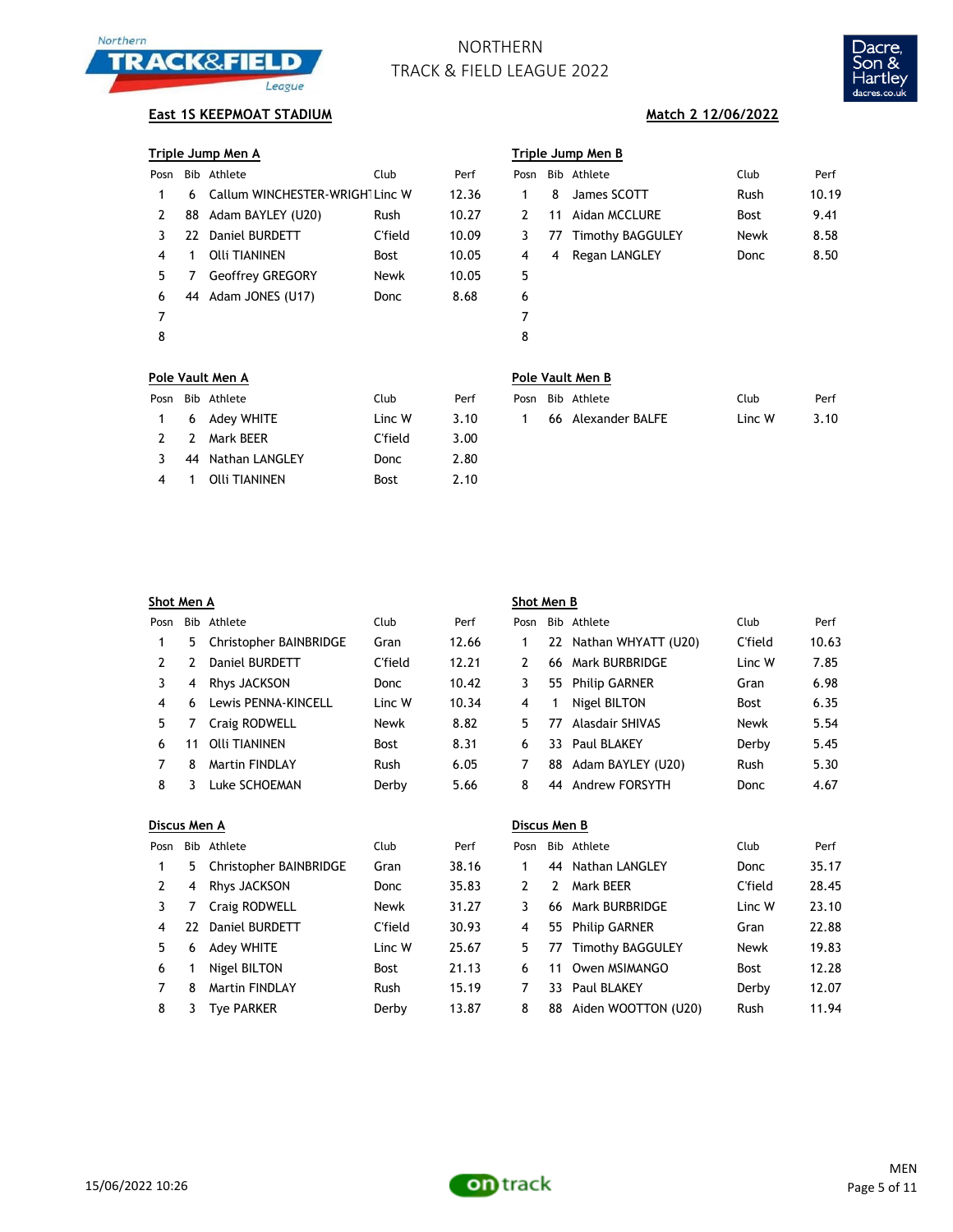



# **East 1S KEEPMOAT STADIUM Match 2 12/06/2022**

| Hammer Men A   |     |                         |             |       | Hammer Men B  |            |                       |             |       |
|----------------|-----|-------------------------|-------------|-------|---------------|------------|-----------------------|-------------|-------|
| Posn           | Bib | Athlete                 | Club        | Perf  | Posn          | <b>Bib</b> | Athlete               | Club        | Perf  |
| 1              | 5.  | Christopher BAINBRIDGE  | Gran        | 51.88 | 1             | 55         | <b>Philip GARNER</b>  | Gran        | 28.09 |
| 2              | 22  | <b>Daniel BURDETT</b>   | C'field     | 34.11 | 2             | 2          | Mark BEER             | C'field     | 24.54 |
| 3              | 7   | Craig RODWELL           | Newk        | 30.14 | 3             | 66         | <b>Mark BURBRIDGE</b> | Linc W      | 19.84 |
| 4              | 6   | Adey WHITE              | Linc W      | 22.24 | 4             | 88         | <b>Martin FINDLAY</b> | Rush        | 17.11 |
| 5              |     | Nigel BILTON            | <b>Bost</b> | 21.19 | 5             | 11         | <b>Olli TIANINEN</b>  | <b>Bost</b> | 14.34 |
| 6              | 8   | James SCOTT             | Rush        | 20.82 | 6             |            | 44 Glynn JONES        | Donc        | 11.72 |
| 7              | 4   | Darren OTTER            | Donc        | 18.82 | 7             |            |                       |             |       |
| 8              |     |                         |             |       | 8             |            |                       |             |       |
| Javelin Men A  |     |                         |             |       | Javelin Men B |            |                       |             |       |
| Posn           | Bib | Athlete                 | Club        | Perf  | Posn          | <b>Bib</b> | Athlete               | Club        | Perf  |
| 1              | 22  | Nathan WHYATT (U20)     | C'field     | 45.43 | 1             | 2          | Mark BEER             | C'field     | 37.91 |
| $\overline{2}$ | 5.  | Christopher BAINBRIDGE  | Gran        | 44.54 | 2             | 4          | Regan LANGLEY         | Donc        | 35.13 |
| 3              | 44  | <b>Nathan LANGLEY</b>   | Donc        | 41.49 | 3             | 66         | <b>Mark BURBRIDGE</b> | Linc W      | 28.70 |
| 4              | 6   | Lewis PENNA-KINCELL     | Linc W      | 40.56 | 4             | 55         | <b>Philip GARNER</b>  | Gran        | 23.05 |
| 5              | 11  | <b>Olli TIANINEN</b>    | <b>Bost</b> | 24.61 | 5             | 1          | Nigel BILTON          | <b>Bost</b> | 19.97 |
| 6              | 8   | Finlay HOOD             | Rush        | 22.42 | 6             | 7          | Geoffrey GREGORY      | Newk        | 19.42 |
| 7              | 77  | <b>Timothy BAGGULEY</b> | Newk        | 20.90 | 7             | 33         | <b>Paul BLAKEY</b>    | Derby       | 15.69 |
| 8              | 3.  | Kacper KUKLA (U20)      | Derby       | 17.16 | 8             | 88         | Aiden WOOTTON (U20)   | Rush        | 9.87  |

|   | 4 x 100m Men A |               |                                                                  |       |  |  |  |  |  |  |
|---|----------------|---------------|------------------------------------------------------------------|-------|--|--|--|--|--|--|
|   |                | Posn No. Club | Runners                                                          | Perf  |  |  |  |  |  |  |
|   | 6              | Linc W        | Alexander BALFE David ZOLDOWICZ Stuart BAGLEY Ryan SNELL         | 45.40 |  |  |  |  |  |  |
|   | 3              | Derby         | Luke SCHOEMAN Max BISHOP (U20) Samuel COULSON (U17) Tye PARKER   | 46.60 |  |  |  |  |  |  |
|   |                | Newk          | Adam TAYLOR (U17) Geoffrey GREGORY Jack ROBINSON Tom COVERLEY (U | 52.20 |  |  |  |  |  |  |
|   | 4              | Donc          | James SIMMS Adam JONES (U17) Matthew WHITEHEAD Kayden ROE        | 59.00 |  |  |  |  |  |  |
| 5 |                |               |                                                                  |       |  |  |  |  |  |  |
| 6 |                |               |                                                                  |       |  |  |  |  |  |  |

## **4 x 400m Men A**

 

| Posn |   | No. Club    | <b>Runners</b>                                                               | Perf     |
|------|---|-------------|------------------------------------------------------------------------------|----------|
|      | 4 | Donc        | Henry CULLEN (U20) Nathan LANGLEY Edward PHILLIPS (U20) Alex MOSELE 03:36.30 |          |
|      | 6 | Linc W      | Stuart BAGLEY Cameron WEST (U17) Lewis PENNA-KINCELL Harry COBB (U2 03:39.10 |          |
|      | 3 | Derby       | Max BISHOP (U20) Levi HEATH (U17) Holden OUTHWAITE (U20) Paul BLAKE 03:48.70 |          |
| 4    |   | Newk        | Joseph MONK (U17) Christopher ELMER Edward BUCK Conor PACEY                  | 04:02.70 |
| 5    |   | <b>Bost</b> | Oliver LAMMIMAN Aidan MCCLURE Luke SAUNDERS (U20) Mckye BIRD (U17)           | DQ       |
| 6    |   |             |                                                                              |          |
|      |   |             |                                                                              |          |
| 8    |   |             |                                                                              |          |



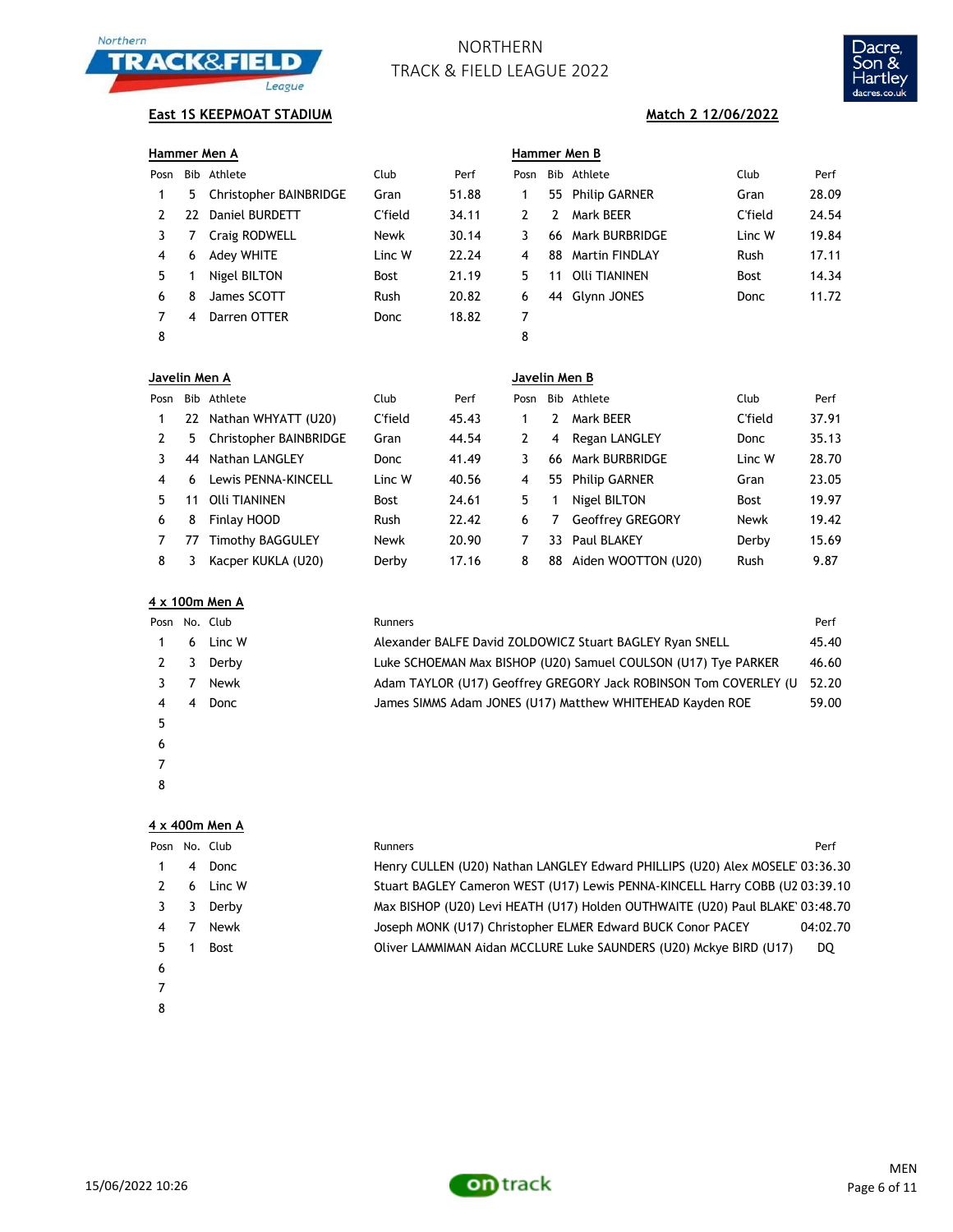



### **East 1S KEEPMOAT STADIUM**

## **Match 2 12/06/2022**

|      |              | 100m Women A                       | Wind    |          |     |              |    | 100m Women B            | Wind           |              |     |
|------|--------------|------------------------------------|---------|----------|-----|--------------|----|-------------------------|----------------|--------------|-----|
| Posn |              | No. Athlete                        | Club    | Perf     |     |              |    | Posn No. Athlete        | Club           | Perf         |     |
| 1    | 6            | Sophie MARSHALL (U20)              | Linc W  | 12.70    | 707 | 1            | 33 | Chloe GRAHAM            | Derby          | 13.40        | 564 |
| 2    | 3            | Lauren BLAKEY                      | Derby   | 12.80    | 686 | 2            | 22 | Melissa HUMPHREYS (U17) | C'field        | 13.50        | 545 |
| 3    | 7            | Zoe SMITH (U17)                    | Newk    | 13.10    | 623 | 3            | 44 | Holly GRANGER (U17)     | Donc           | 13.70        | 509 |
| 4    | 4            | Aalisa WATSON (U17)                | Donc    | 13.20    | 603 | 4            | 66 | Emily ASHCROFT          | Linc W         | 14.30        | 408 |
| 5    | 2            | Liz DUKE                           | C'field | 13.40    | 564 | 5            | 88 | <b>Jo DAVIS</b>         | Rush           | 18.30        | 35  |
| 6    | 1            | Hannah HARDWICK (U17)              | Bost    | 14.20    | 424 | 6            | 11 | Emma PENSON             | Bost           | 19.50        | 6   |
| 7    | 8            | Helen HOOD                         | Rush    | 16.50    | 144 | 7            |    |                         |                |              |     |
| 8    |              |                                    |         |          |     | 8            |    |                         |                |              |     |
|      |              | 200m Women A                       | Wind    |          |     |              |    | 200m Women B            | Wind           |              |     |
| Posn |              | No. Athlete                        | Club    | Perf     |     | Posn         |    | No. Athlete             | Club           | Perf         |     |
| 1    | 3            | Lauren BLAKEY                      | Derby   | 26.10    | 694 | 1            | 66 | <b>Millie TURNER</b>    | Linc W         | 26.90        | 616 |
| 2    | 7            | Zoe SMITH (U17)                    | Newk    | 26.50    | 654 | 2            | 33 | <b>Chloe GRAHAM</b>     | Derby          | 27.80        | 536 |
| 3    | 6            | Sophie MARSHALL (U20)              | Linc W  | 26.90    | 616 | 3            | 22 | Charlie YATES (U20)     | <b>C'field</b> | 28.10        | 510 |
| 4    | 4            | Aalisa WATSON (U17)                | Donc    | 27.50    | 562 | 4            | 11 | Louise HIRST (U17)      | Bost           | 28.90        | 446 |
| 5    | $\mathbf{2}$ | Liz DUKE                           | C'field | 27.70    | 544 | 5            |    |                         |                |              |     |
| 6    | 1            | Hannah HARDWICK (U17)              | Bost    | 30.00    | 367 | 6            |    |                         |                |              |     |
| 7    |              |                                    |         |          |     | 7            |    |                         |                |              |     |
| 8    |              |                                    |         |          |     | 8            |    |                         |                |              |     |
|      |              |                                    |         |          |     |              |    |                         |                |              |     |
|      |              | 400m Women A                       |         |          |     |              |    | 400m Women B            |                |              |     |
| Posn |              | No. Athlete                        | Club    | Perf     |     | Posn         |    | No. Athlete             | Club           | Perf         |     |
| 1    | 3            | Angelica OPARINDE (U20)            | Derby   | 64.40    | 523 | 1            | 66 | <b>Rhiannon PHILPS</b>  | Linc W         | 65.50        | 487 |
| 2    | 6            | Evie BROOKS (U20)                  | Linc W  | 64.80    | 510 | 2            | 33 | Annabelle ITA (U20)     | Derby          | 69.90        | 358 |
| 3    | 1            | Louise HIRST (U17)                 | Bost    | 70.20    | 350 | 3            | 11 | Emma PENSON             | Bost           | 95.30        | 3   |
| 4    | 4            | Maia WILKINSON (U20)               | Donc    | 76.30    | 207 | 4            |    |                         |                |              |     |
| 5    | 5            | Abigail DAVIS (U17)                | Gran    | 88.10    | 41  | 5            |    |                         |                |              |     |
| 6    |              |                                    |         |          |     | 6            |    |                         |                |              |     |
| 7    |              |                                    |         |          |     | 7            |    |                         |                |              |     |
| 8    |              |                                    |         |          |     | 8            |    |                         |                |              |     |
|      |              | 800m Women A                       |         |          |     |              |    | 800m Women B            |                |              |     |
| Posn |              | No. Athlete                        | Club    | Perf     |     | Posn         |    | No. Athlete             | Club           | Perf         |     |
| 1    | 6            | Rochelle HARRISON                  | Linc W  | 02:24.60 | 645 | $\mathbf{1}$ | 66 | Evie BROOKS (U20)       | Linc W         | 02:21.80     | 689 |
| 2    | 3            | Lillie JEFFRIES-WILLIAMS (U2 Derby |         | 02:36.00 | 478 | 2            |    | 33 Annabelle ITA (U20)  | Derby          | 02:28.50 585 |     |
| 3    | 4            | Jenn MONTIETH (U20)                | Donc    | 02:43.90 | 378 | 3            |    | 22 Hannah BARNETT       | <b>C'field</b> | 02:44.40 372 |     |
| 4    | 1            | Emma PENSON                        | Bost    | 03:14.50 | 103 | 4            |    |                         |                |              |     |
| 5    | 8            | <b>Jo DAVIS</b>                    | Rush    | 03:14.70 | 102 | 5            |    |                         |                |              |     |
| 6    | 2            | <b>Elizabeth EVANS</b>             | C'field | 03:49.00 |     | 6            |    |                         |                |              |     |
| 7    |              |                                    |         |          |     | 7            |    |                         |                |              |     |

15/06/2022 10:26

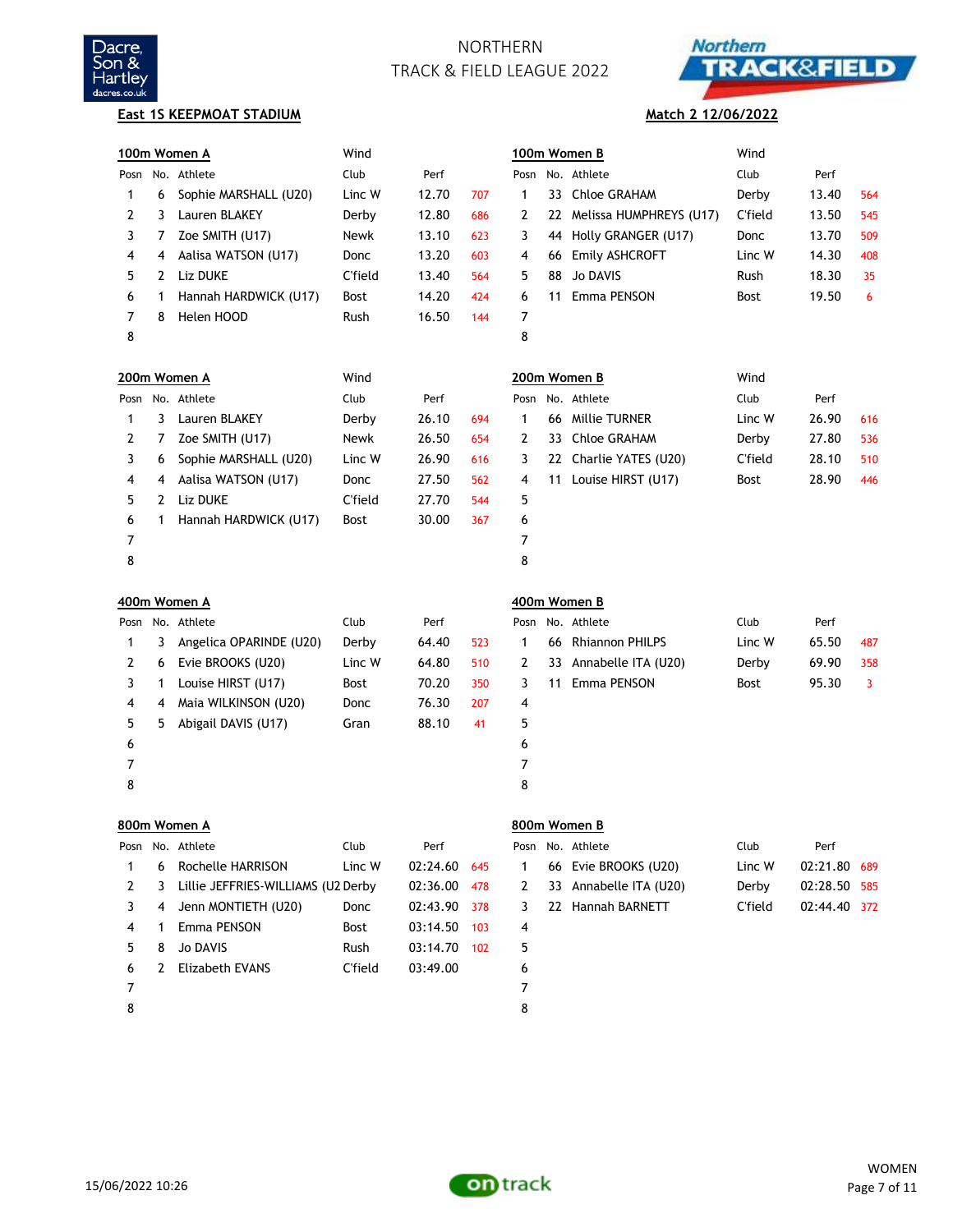



**East 1S KEEPMOAT STADIUM Match 2 12/06/2022** 

|        |   | 1500m Women A         |                |          |     |        | 1500m Women B           |                |          |     |
|--------|---|-----------------------|----------------|----------|-----|--------|-------------------------|----------------|----------|-----|
|        |   | Posn No. Athlete      | Club           | Perf     |     |        | Posn No. Athlete        | Club           | Perf     |     |
| 1      | 6 | Rochelle HARRISON     | Linc W         | 04:52.00 | 687 | 1      |                         |                |          |     |
| 2      | 7 | Rebecca GALLOP        | Newk           | 05:04.70 | 593 | 2      |                         |                |          |     |
| 3      | 3 | Bethan HUDSON         | Derby          | 05:59.60 | 266 | 3      |                         |                |          |     |
| 4      | 1 | Emma PENSON           | Bost           | 06:42.30 | 101 | 4      |                         |                |          |     |
| 5      | 5 | <b>Caroline DAVIS</b> | Gran           | 06:51.20 | 77  | 5      |                         |                |          |     |
| 6      | 2 | Elizabeth EVANS       | <b>C'field</b> | 07:50.30 |     | 6      |                         |                |          |     |
| 7      |   |                       |                |          |     | 7      |                         |                |          |     |
| 8      |   |                       |                |          |     | 8      |                         |                |          |     |
|        |   | 3000m Women A         |                |          |     |        | 3000m Women B           |                |          |     |
|        |   | Posn No. Athlete      | Club           | Perf     |     |        | Posn No. Athlete        | Club           | Perf     |     |
| 1      | 3 | Bethan HUDSON         | Derby          | 11:17.90 | 534 | 1      | 66 Judith BROADBENT     | Linc W         | 12:15.80 | 364 |
| 2      | 6 | Emer MAGEE            | Linc W         | 11:28.30 | 501 | 2      | 22 Elizabeth EVANS      | <b>C'field</b> | 15:54.30 | 12  |
| 3      | 2 | Hannah BARNETT        | <b>C'field</b> | 11:50.60 | 434 | 3      |                         |                |          |     |
| 4      | 1 | Emma PENSON           | Bost           | 13:52.70 | 151 | 4      |                         |                |          |     |
| 5      | 5 | <b>Caroline DAVIS</b> | Gran           | 14:01.70 | 135 | 5      |                         |                |          |     |
| 6      |   |                       |                |          |     | 6      |                         |                |          |     |
| 7      |   |                       |                |          |     | 7      |                         |                |          |     |
| 8      |   |                       |                |          |     | 8      |                         |                |          |     |
|        |   | 400m Hurdles Women A  |                |          |     |        | 400m Hurdles Women B    |                |          |     |
|        |   | Posn No. Athlete      | Club           | Perf     |     |        | Posn No. Athlete        | Club           | Perf     |     |
| 1      | 4 | Eleanor KEALEY (U20)  | Donc           | 80.00    | 398 | 1      | 11 Frances NUTTELL      | <b>Bost</b>    | 90.80    | 190 |
| 2      | 1 | Hannah HARDWICK (U17) | Bost           | 84.20    | 310 | 2      |                         |                |          |     |
| 3      |   |                       |                |          |     | 3      |                         |                |          |     |
| 4      |   |                       |                |          |     | 4      |                         |                |          |     |
| 5      |   |                       |                |          |     | 5      |                         |                |          |     |
| 6      |   |                       |                |          |     | 6      |                         |                |          |     |
| 7      |   |                       |                |          |     |        |                         |                |          |     |
|        |   |                       |                |          |     | 7      |                         |                |          |     |
| 8      |   |                       |                |          |     | 8      |                         |                |          |     |
|        |   |                       | Wind           |          |     |        |                         | Wind           |          |     |
|        |   | 100m Hurdles Women A  |                |          |     |        | 100m Hurdles Women B    |                |          |     |
| Posn   |   | Athlete               | Club           | Perf     |     |        | Posn No. Athlete        | Club           | Perf     |     |
| 1      | 4 | Amy BAILEY (U20)      | Donc           | 15.40    | 768 | 1      | 44 Eleanor KEALEY (U20) | Donc           | 18.80    | 458 |
| 2      | 1 | Frances NUTTELL       | Bost           | 18.10    | 516 | 2      |                         |                |          |     |
| 3<br>4 |   |                       |                |          |     | 3<br>4 |                         |                |          |     |
|        |   |                       |                |          |     |        |                         |                |          |     |
| 5      |   |                       |                |          |     | 5      |                         |                |          |     |
| 6<br>7 |   |                       |                |          |     | 6<br>7 |                         |                |          |     |

15/06/2022 10:26

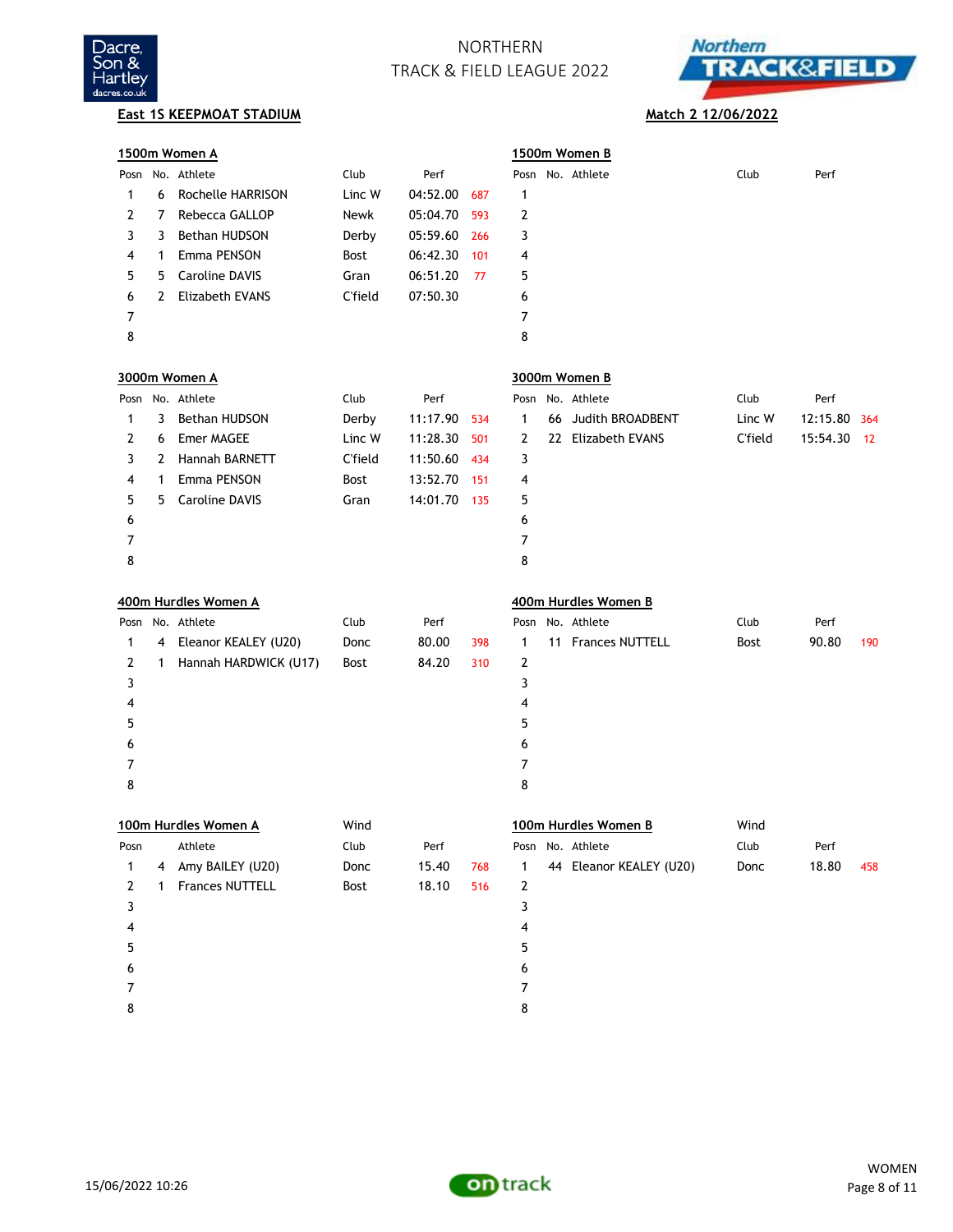



### **East 1S KEEPMOAT STADIUM Match 2 12/06/2022**

|               |    | 100m N/S Women A     | Wind   |       |     |              |    | 100m N/S Women B       | Wind   |      |     |
|---------------|----|----------------------|--------|-------|-----|--------------|----|------------------------|--------|------|-----|
| Posn          |    | No. Athlete          |        | Perf  |     |              |    | Posn No. Athlete       | Club   | Perf |     |
|               | 39 | Lucy Gutteridge      |        | 12.70 | 707 |              |    |                        |        |      |     |
| 2             | 37 | <b>Denise Timmis</b> |        | 15.70 | 221 | 2            |    |                        |        |      |     |
| 3             |    |                      |        |       |     | 3            |    |                        |        |      |     |
| 4             |    |                      |        |       |     | 4            |    |                        |        |      |     |
| 5             |    |                      |        |       |     | 5            |    |                        |        |      |     |
| 6             |    |                      |        |       |     | 6            |    |                        |        |      |     |
|               |    |                      |        |       |     | 7            |    |                        |        |      |     |
| 8             |    |                      |        |       |     | 8            |    |                        |        |      |     |
|               |    | Long Jump Women A    |        |       |     |              |    | Long Jump Women B      |        |      |     |
| Posn          |    | Bib Athlete          | Club   | Perf  |     | Posn         |    | Bib Athlete            | Club   | Perf |     |
|               | 3  | Suzzanne PALMER      | Derby  | 5.58  | 832 | 1.           | 4  | Lucy GUTTRIDGE (U20)   | Donc   | 4.49 | 572 |
| $\mathcal{P}$ | 44 | Maia WILKINSON (U20) | Donc   | 4.49  | 572 | $\mathbf{2}$ | 1  | <b>Frances NUTTELL</b> | Bost   | 4.07 | 473 |
| 3             | 6  | Molly HAUTON (U17)   | Linc W | 4.42  | 555 | 3            | 66 | Brooke ROBINSON (U17)  | Linc W | 3.98 | 452 |
| 4             | 7  | Zoe SMITH (U17)      | Newk   | 4.41  | 553 | 4            | 88 | Jo DAVIS               | Rush   | 2.07 | 31  |

|       |   | High Jump Women A      |             |      |     |      |    | High Jump Women B     |             |      |
|-------|---|------------------------|-------------|------|-----|------|----|-----------------------|-------------|------|
| Posn  |   | Bib Athlete            | Club        | Perf |     | Posn |    | Bib Athlete           | Club        | Perf |
|       |   | <b>Frances NUTTELL</b> | <b>Bost</b> | 1.55 | 691 |      |    | 22 Charlotte HICKIN   | C'field     | 1.45 |
| $2 =$ | 3 | Suzzanne PALMER        | Derby       | 1.50 | 638 | 2    | 11 | Julija MATIKANE (U20) | <b>Bost</b> | 1.10 |
| $2 =$ | 2 | Charlie YATES (U20)    | C'field     | 1.50 | 638 |      |    |                       |             |      |
| 4     | 6 | Molly HAUTON (U17)     | Linc W      | 1.35 | 477 |      |    |                       |             |      |
|       | 8 | Helen HOOD             | Rush        | 1.20 | 317 |      |    |                       |             |      |

 2 Melissa HUMPHREYS (U17) C'field 4.29 525 5 11 Julija MATIKANE (U20) Bost 4.10 480 6

### 5 Abigail DAVIS (U17) Gran 3.46 333 7 8 Helen HOOD Rush 3.08 247 8

| ligh Jump Women A |                      |             |      |     | High Jump Women B |  |                            |             |      |     |  |
|-------------------|----------------------|-------------|------|-----|-------------------|--|----------------------------|-------------|------|-----|--|
|                   | 'osn Bib Athlete     | Club        | Perf |     |                   |  | Posn Bib Athlete           | Club        | Perf |     |  |
|                   | 1 1 Frances NUTTELL  | <b>Bost</b> | 1.55 | 691 |                   |  | 22 Charlotte HICKIN        | C'field     | 1.45 | 584 |  |
|                   | 2= 3 Suzzanne PALMER | Derby       | 1.50 | 638 |                   |  | 2 11 Julija MATIKANE (U20) | <b>Bost</b> | 1.10 |     |  |

|      | Triple Jump Women A |                      |             |       |     |      |   | Triple Jump Women B    |             |      |     |
|------|---------------------|----------------------|-------------|-------|-----|------|---|------------------------|-------------|------|-----|
| Posn |                     | Bib Athlete          | Club        | Perf  |     | Posn |   | Bib Athlete            | Club        | Perf |     |
|      | 11                  | Louise HIRST (U17)   | <b>Bost</b> | 10.98 | 750 | 1.   | 4 | Amy rose COTTON (U17)  | Donc        | 9.68 | 605 |
| 2    |                     | Charlie YATES (U20)  | C'field     | 10.58 | 706 | 2    |   | <b>Frances NUTTELL</b> | <b>Bost</b> | 9.12 | 541 |
| 3    | 44                  | Maia WILKINSON (U20) | Donc        | 9.94  | 634 | 3    |   |                        |             |      |     |
| 4    | 6                   | Molly HAUTON (U17)   | Linc W      | 9.46  | 580 | 4    |   |                        |             |      |     |
| 5    |                     |                      |             |       |     | 5    |   |                        |             |      |     |
| 6    |                     |                      |             |       |     | 6    |   |                        |             |      |     |
|      |                     |                      |             |       |     | 7    |   |                        |             |      |     |
| 8    |                     |                      |             |       |     | 8    |   |                        |             |      |     |

### **Triple Jump Women A Triple Jump Women B**

|   | osn Bib Athlete           | Club        | Perf |     |
|---|---------------------------|-------------|------|-----|
|   | 1 4 Amy rose COTTON (U17) | Donc        | 9.68 | 605 |
|   | 2 1 Frances NUTTELL       | <b>Bost</b> | 9.12 | 541 |
| 3 |                           |             |      |     |
| 4 |                           |             |      |     |
| 5 |                           |             |      |     |

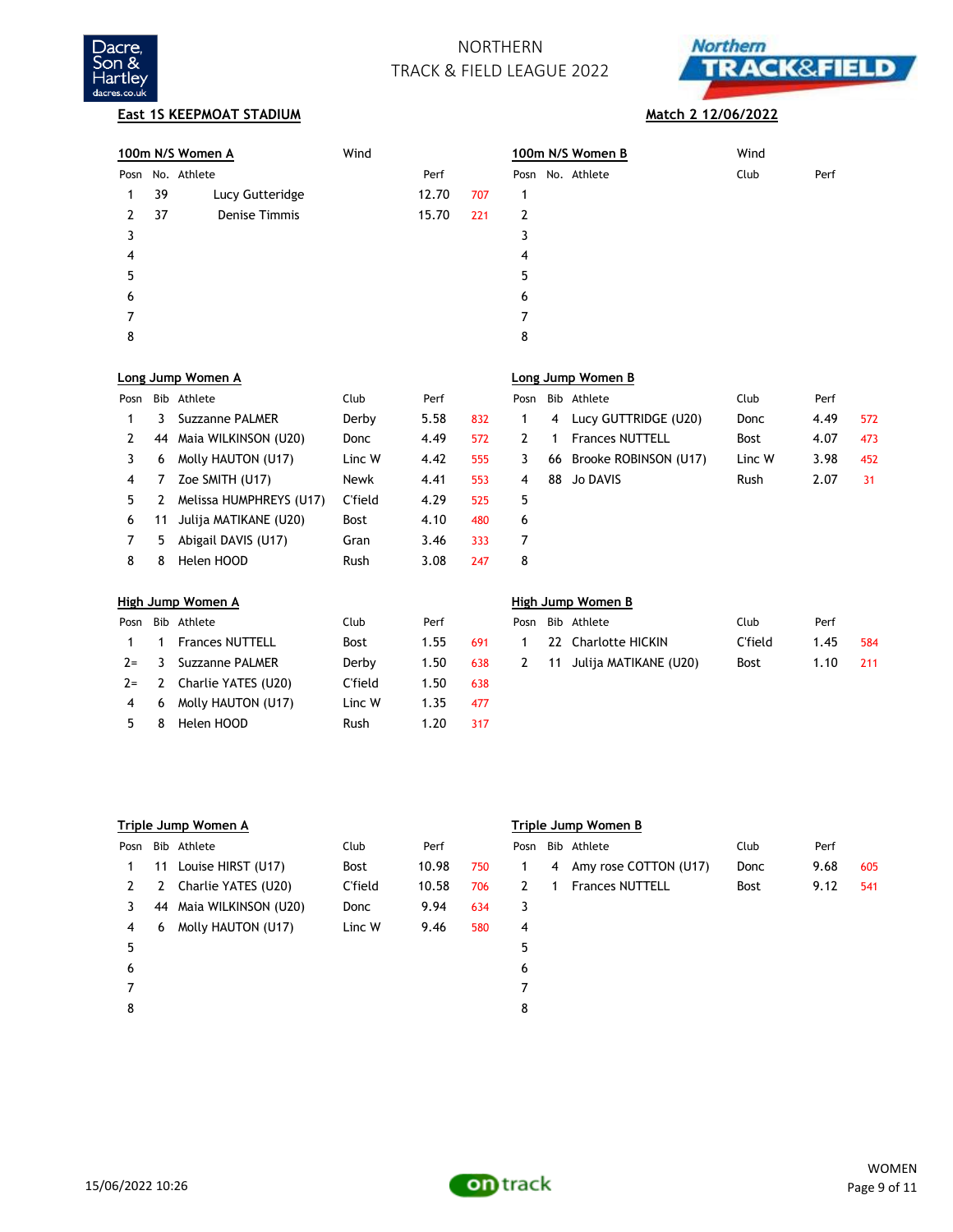



# **East 1S KEEPMOAT STADIUM Match 2 12/06/2022**

|      | Pole Vault Women A |                        |        |      |     | Pole Vault Women B |  |                  |        |      |     |  |
|------|--------------------|------------------------|--------|------|-----|--------------------|--|------------------|--------|------|-----|--|
| Posn |                    | Bib Athlete            | Club   | Perf |     |                    |  | Posn Bib Athlete | Club   | Perf |     |  |
|      |                    | 6 Erin BARWELL (U17)   | Linc W | 2.50 | 533 |                    |  | 66 Hayley FOX    | Linc W | 2.00 | 392 |  |
|      |                    | <b>Frances NUTTELL</b> | Bost   | .70  | 305 |                    |  |                  |        |      |     |  |

|      |    | Shot Women A            |             |       |     |      |    | Shot Women B          |             |       |     |
|------|----|-------------------------|-------------|-------|-----|------|----|-----------------------|-------------|-------|-----|
| Posn |    | Bib Athlete             | Club        | Perf  |     | Posn |    | Bib Athlete           | Club        | Perf  |     |
| 1    | 3  | <b>Suzzanne PALMER</b>  | Derby       | 11.78 | 800 | 1    | 55 | Sarah GARNER          | Gran        | 7.54  | 508 |
| 2    | 6  | <b>Abigail SHARPLES</b> | Linc W      | 9.89  | 680 | 2    | 11 | Georgia WARD (U17)    | <b>Bost</b> | 7.12  | 474 |
| 3    | 5  | <b>Helen GILBERT</b>    | Gran        | 8.88  | 610 | 3    | 66 | Neve BEGLEY (U17)     | Linc W      | 6.45  | 416 |
| 4    | 4  | Eleanor KEALEY (U20)    | Donc        | 8.22  | 561 | 4    | 44 | Amy rose COTTON (U17) | Donc        | 5.00  | 267 |
| 5    | 2  | <b>Charlotte HICKIN</b> | C'field     | 8.20  | 560 | 5    | 88 | <b>Jo DAVIS</b>       | <b>Rush</b> | 4.46  | 197 |
| 6    | 1  | <b>Frances NUTTELL</b>  | <b>Bost</b> | 7.94  | 540 | 6    |    |                       |             |       |     |
| 7    | 7  | Elsa BROADBERRY (U17)   | Newk        | 6.81  | 447 | 7    |    |                       |             |       |     |
| 8    | 8  | Helen HOOD              | Rush        | 5.57  | 330 | 8    |    |                       |             |       |     |
|      |    | Discus Women A          |             |       |     |      |    | Discus Women B        |             |       |     |
| Posn |    | Bib Athlete             | Club        | Perf  |     | Posn |    | Bib Athlete           | Club        | Perf  |     |
| 1    | 6  | <b>Abigail SHARPLES</b> | Linc W      | 29.61 | 665 | 1    | 55 | Sarah GARNER          | Gran        | 16.57 | 424 |
| 2    | 3  | <b>Kelse HUTCHINSON</b> | Derby       | 25.93 | 608 | 2    | 8  | <b>Jo DAVIS</b>       | <b>Rush</b> | 13.87 | 353 |
| 3    | 5. | <b>Helen GILBERT</b>    | Gran        | 18.09 | 460 | 3    | 66 | Ellie BURBRIDGE (U20) | Linc W      | 12.19 | 300 |
| 4    | 88 | Helen HOOD              | <b>Rush</b> | 15.10 | 387 | 4    | 11 | Emma PENSON           | <b>Bost</b> | 8.51  | 107 |
| 5    | 1  | Julija MATIKANE (U20)   | Bost        | 11.56 | 277 | 5    |    |                       |             |       |     |
| 6    |    |                         |             |       |     | 6    |    |                       |             |       |     |
| 7    |    |                         |             |       |     | 7    |    |                       |             |       |     |
| 8    |    |                         |             |       |     | 8    |    |                       |             |       |     |
|      |    | Hammer Women A          |             |       |     |      |    | Hammer Women B        |             |       |     |
| Posn |    | Bib Athlete             | Club        | Perf  |     | Posn |    | Bib Athlete           | Club        | Perf  |     |

| Posn          |    | Bib Athlete             | Club        | Perf  |     |    |    | Posn Bib Athlete      | Club        | Perf  |     |
|---------------|----|-------------------------|-------------|-------|-----|----|----|-----------------------|-------------|-------|-----|
|               | 3. | <b>Kelse HUTCHINSON</b> | Derby       | 44.05 | 780 |    |    | 55 Sarah GARNER       | Gran        | 20.12 | 450 |
| $\mathcal{L}$ | 5. | <b>Helen GILBERT</b>    | Gran        | 34.01 | 657 | 2  |    | 66 Catriona LEE (U20) | Linc W      | 11.98 | 284 |
|               |    | Georgia WARD (U17)      | <b>Bost</b> | 21.75 | 477 | 3  | 11 | Emma PENSON           | <b>Bost</b> | 11.25 | 265 |
| 4             | 2  | Ruby HIGHAM (U20)       | C'field     | 20.07 | 449 | 4  |    |                       |             |       |     |
| 5.            | 6  | Hayley FOX              | Linc W      | 19.79 | 444 | 5. |    |                       |             |       |     |
| 6             | 8  | Helen HOOD              | Rush        | 11.17 | 263 | 6  |    |                       |             |       |     |
|               |    |                         |             |       |     |    |    |                       |             |       |     |
| 8             |    |                         |             |       |     | 8  |    |                       |             |       |     |

| າ | Bib Athlete           | Club        | Perf  |      |
|---|-----------------------|-------------|-------|------|
|   | 55 Sarah GARNER       | Gran        | 20.12 | 450  |
|   | 66 Catriona LEE (U20) | Linc W      | 11.98 | 284  |
|   | 11 Emma PENSON        | <b>Bost</b> | 11.25 | -265 |
|   |                       |             |       |      |